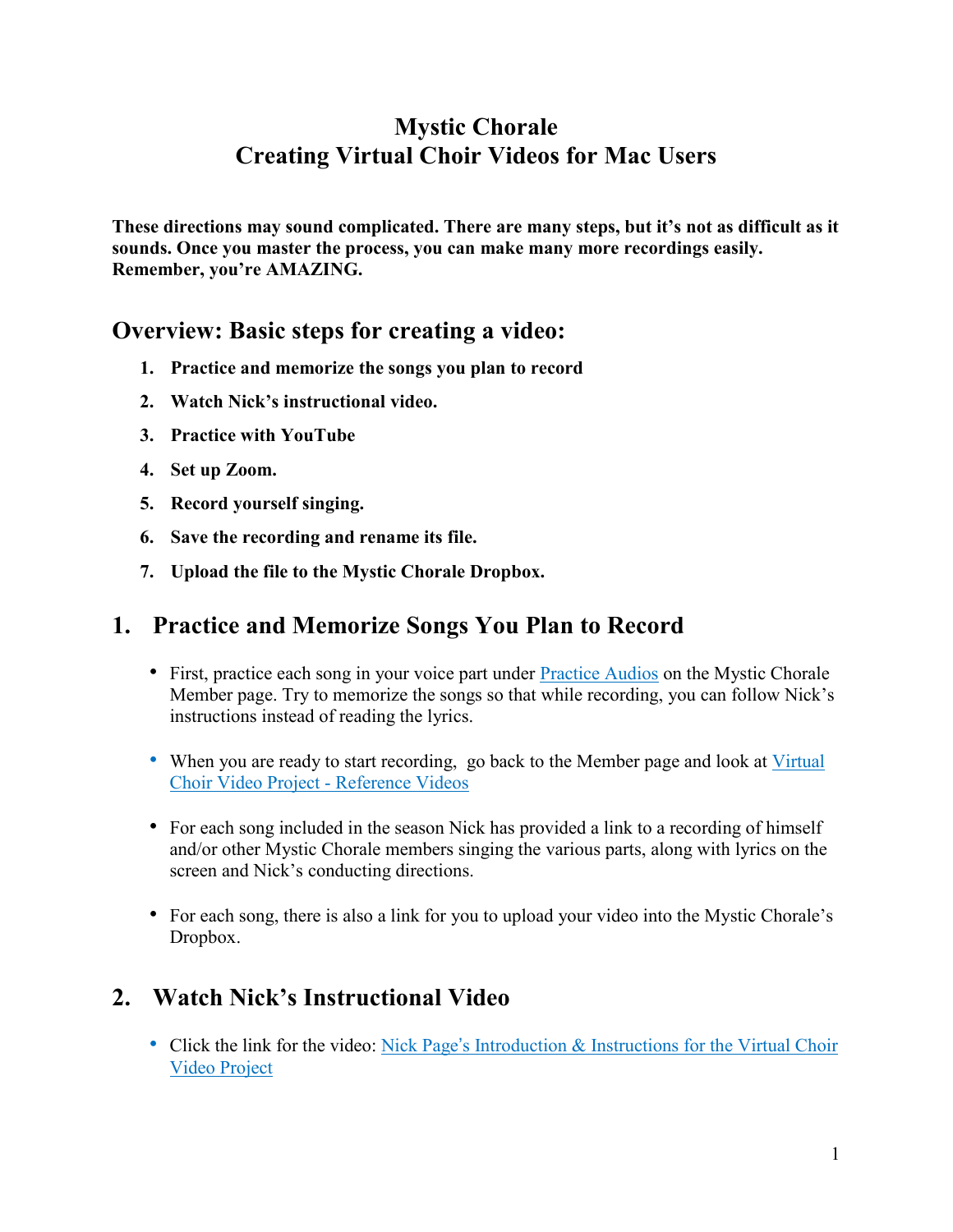• The instructions you are now reading are the written form of Nick's instructional video (Note that in the instructions, Nick says that the links for each song you plan to record will be emailed to you. This has changed. Links for all songs are now on the Members page under Virtual Choir Video Project - [Reference](https://mysticchorale.org/virtual-choir-reference-videos-fall-2020/) Videos Using them is explained later in these instructions.)

## **3. Practice with YouTube**

- Go to the member page and look at Virtual Choir Video Project [Reference](https://mysticchorale.org/virtual-choir-reference-videos-fall-2020/) [Videos](https://mysticchorale.org/virtual-choir-reference-videos-fall-2020/)
- Most recordings begin with a verbal introduction by Nick followed by the synching process. This involves clapping twice with Nick. The claps allow him to synchronize your video with those of others in the final video for the season. Include the claps even when you are just practicing, in order to get the hang of it.
- Practice the song along with the video. Nick gives cues and cut-offs. Keep the cut-offs clean, particularly syllables that end with a short, soft "s".
- Please memorize the songs as you would for a concert. Practice as many times as necessary.
- Test your earphones or earbuds to make sure that no extraneous sound is coming from your computer when you're listening to YouTube (which will help you prepare for recording later.)

## **4. Set up Zoom**

- First, set up your computer as follows:
	- Place your computer on a stable, flat, surface, and select a background that's not too distracting.
	- Place your light source in front of you so you can be easily seen. Being backlit from a sunny window or a lamp will place you in shadow. If you are in the dark, we may not be able to include your recording in the final group video.
	- Check the location of your computer's camera. You should be looking there while recording, and not at the screen
	- Have your headset, earphones, or earbuds handy.
- Set up a Zoom account if you don't already have one.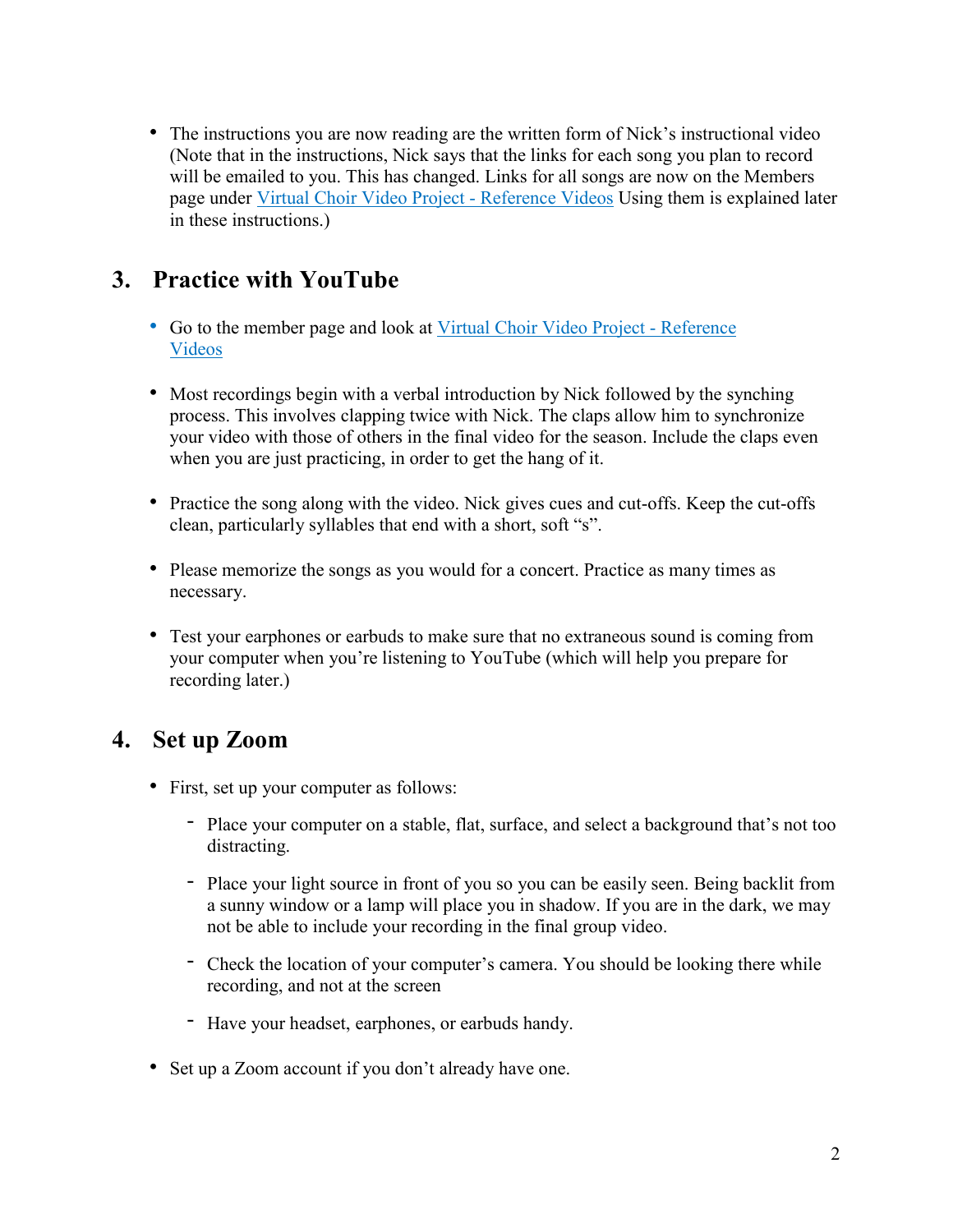- To record on Zoom, you must be a host in order to initiate a meeting (during which you will be the only participant.) Being a host requires that you set up an account rather than just having Zoom on your computer as you do for rehearsals.
- Go to **[www.zoom.us](http://www.zoom.us/)**
- Sign up for a free account by clicking on the orange and white icon labeled "SIGN UP, IT'S FREE".
- You will be prompted for your birthday (which they do not store) and your email address.
- After a security question, you will receive an email with a link, which you can use for signing in.
- Log in and create a password.
- Answer any additional security questions.
- Open a New Meeting
	- If you are not already there go to **[www.zoom.us](http://www.zoom.us/)**
	- On the Zoom home page click "Host a Meeting" (You will be creating your own meeting with you as the only participant.)
	- Select "With Video On" in the dropdown menu.
	- If prompted, click "Join with Computer Audio." (You can select "Automatically join audio by computer when joining a meeting" to make it permanent.)
	- This is your own meeting. Zoom allows 40 minutes before you have to start over again (if you don't want to pay for a Zoom account.)
- Adjust your sound settings
	- Before starting to record, adjust your Zoom audio settings
	- In the main Zoom window, look for the microphone icon in the lower left black menu bar of the Zoom window. (If you don't see it, move your cursor into the main Zoom window towards the lower left until the black menu bar appears.)
	- Click the tiny up arrow to the right of the microphone icon.
	- A popup menu appears. Choose "Audio Settings" at the bottom of the menu.
	- The Zoom "SETTINGS" window appears. In the left panel of the window, make sure that "AUDIO" is selected.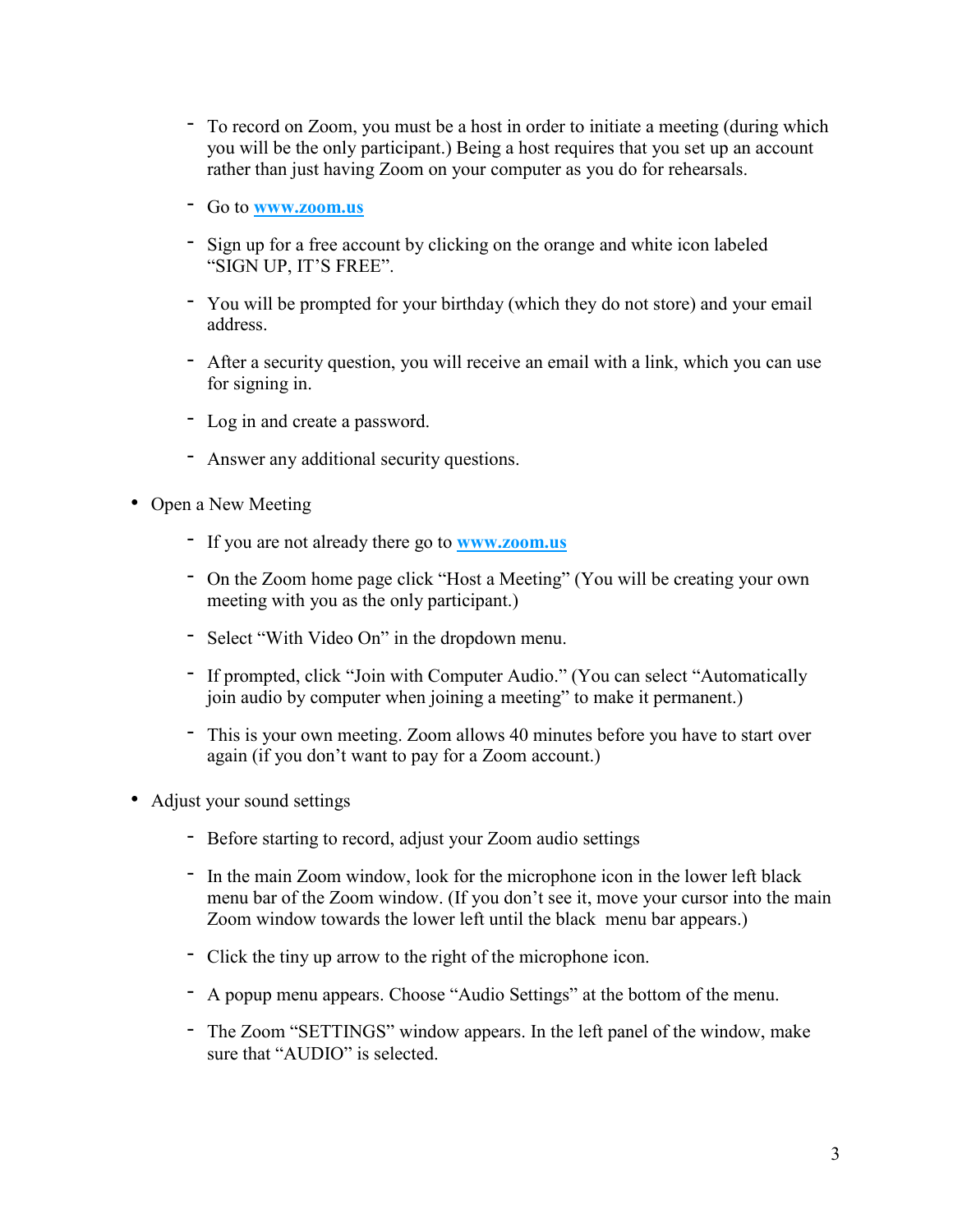- If you wish, you can use the "Test Speaker" and "Test Mic" buttons to test your speaker and microphone volumes. Note that you can also test these levels with your headphones plugged in using a MAC computer, but not a PC.
- Make sure that there is no checkmark next to "Automatically adjust microphone volume" in the "Microphone" section.
- Select the "Advanced" button.
- Under "Audio Processing" where it says "Suppress Persistent Background Noise" and "Suppress Intermittent Background Noise", use the dropdown menus to choose "disable". Leave the other setting alone.
- Click the red button at the top left button of the "Settings" window to return to the main Zoom session.

#### **NOTE:**

If your version of Zoom does not show the "Background Noise" buttons after you click the "Advanced" button, click "<Back" at the top left of the window to return to the original "Settings" window for Audio, and set "Suppress Background Noise" to "Low".

### **5. Record Yourself Singing**

- It's a good idea to practice the recording procedure for the first time with a short, easy song you already know by heart.
- In the main Zoom window, check the Microphone and Video icons in the lower left corner of the black menu bar. If there is a red slash through either one, click once to remove the slash.
- Plug your earphones, headset, or earbuds into your Mac computer. Double check that no sound is coming from your computer

#### **HINT:**

After practicing, when you record for real, leave one earbud or headphone off so you can hear yourself singing along with the YouTube video. Should you need it, this will help you stay in tune.

- Make sure your face is centered in the Zoom window and that you are well lit.(Don't worry about the size of your window. It will be cropped in the final version.)
- Switch to the window containing the YouTube video. On Mac computers, you can switch between windows simply by clicking in each window as desired. Or, use Command + Tab.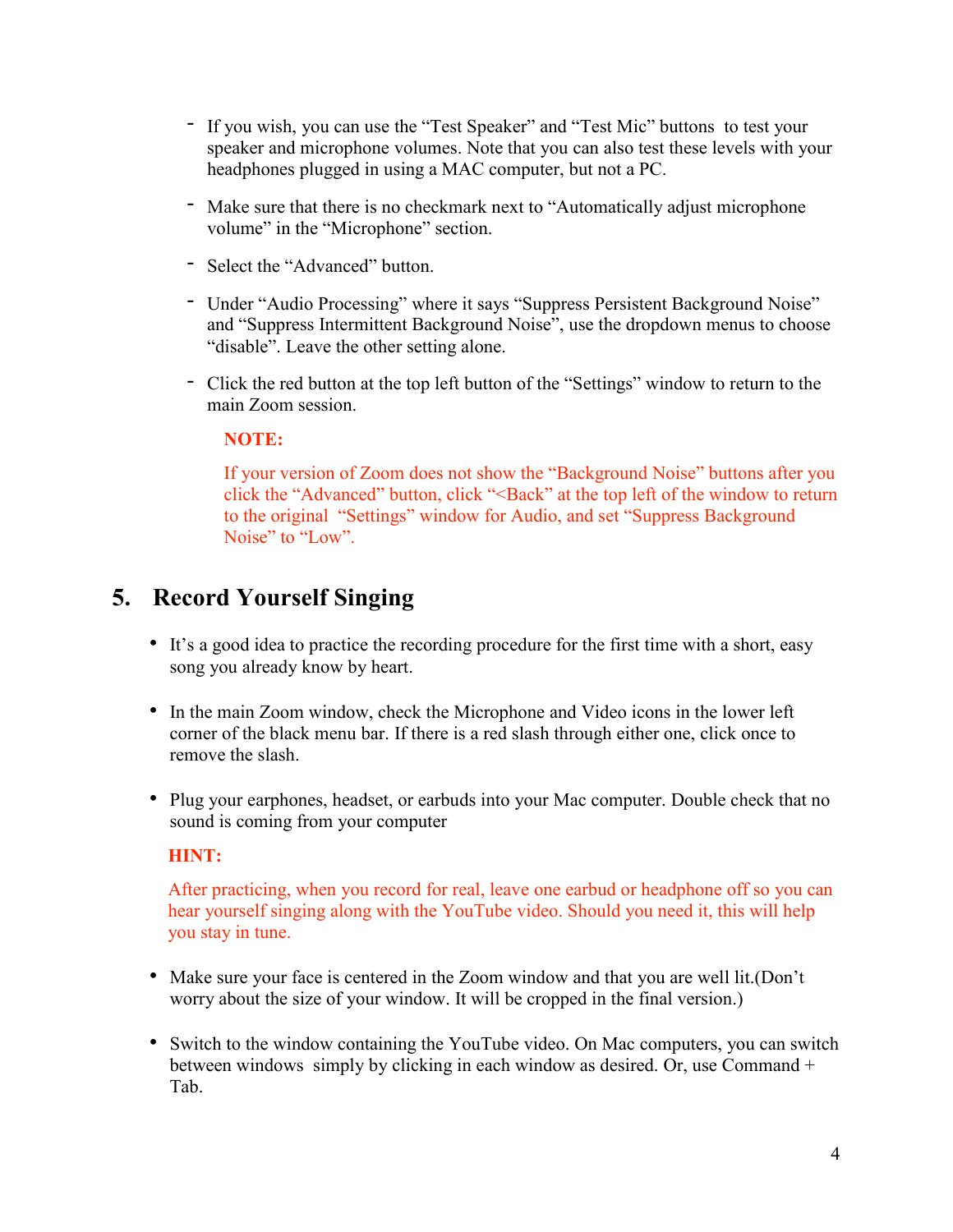• Click on your voice part for the YouTube video of your song, skip any ads, and Press the "Pause" icon before the part where Nick asks you to clap twice.

**Note:**

Please don't record any long introduction that precedes the two claps.

- Switch back to Zoom by clicking the Zoom Window.
- Press "Record" near the right side of the Zoom black menu bar.
- You will see a blinking red light on the upper left of your screen to indicate you are indeed recording.
- Switch back to YouTube.
- Press the "Play" button to restart the video and sing your part.
- The first thing you will be asked is to clap twice on cue. It is important to be accurate.
- The words will appear on the screen on the video, but you should sing looking at your camera. (On Macs the camera lights up green when it is active.) Remember to look directly at the camera, not the not the video, your screen, your eyes, or the printed words. This is why we strongly recommend that you memorize songs before attempting to record them.
- Relax, the key is to look and feel lively as you sing. We want these videos to reflect Mystic joy!
- Sing your part and be alert to Nick for cut-offs, crescendos and other cues. Be accurate and expressive. If you make a mistake, keep singing. Nick can remove some mistakes in editing, or you can record another version if you're not sure whether he can fix the error.
- At the end of the song, keep looking at the camera with a smile until you see the message "Don't Go Away"
- When the video ends, instructions are given for naming the video you just recorded. The instructions are included below, so don't worry if you can't absorb them all on the video.
- Stop the video in YouTube. You can either leave YouTube open if you think you might want to re-record, or you can close YouTube if you are finished recording.
- Go back to Zoom and click the square "Stop" icon near the lower right of the black Zoom menu bar.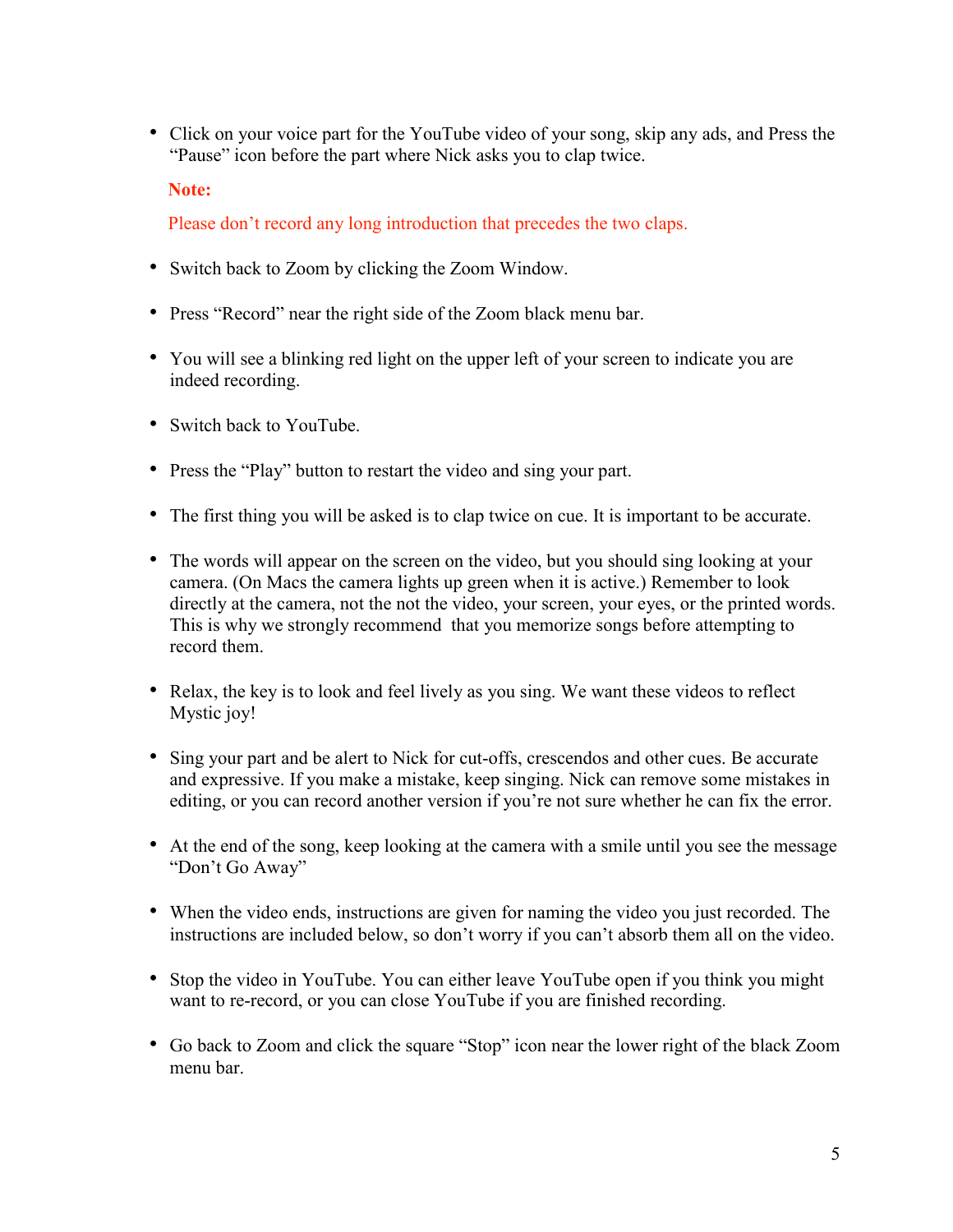• After you stop your recording Zoom will display a message that the recording will be converted to mp4 when the meeting has ended. (You can make another video at this point, if you like, by following the preceding recording instructions.)

### **6. Save the Recording and Rename its File**

- Locate the recording folder.
	- Click the red "End" button on the right side of the black Zoom menu bar, and then click "End Meeting for All"
	- Your Mac will display a popup window that says " 'zoom.us.app' would like to access files in your Documents folder." Your recorded video is stored in your Documents directory in a Zoom folder. Zoom is asking permission to access it in order to convert the document to mp4 format. To understand privacy issues involved, you might want to click the question mark in the lower left of the popup first. To allow access, click "OK"
	- After clicking "OK", your Mac will display a popup that says "CONVERTING" along with a progress bar showing the progress of the conversion.
	- There will be multiple files in the folder. Your recording(s) will have the extension mp4.

#### **Note:**

If you made only one recording before you ended the meeting, it will be called "zoom 0.mp4". Additional recordings made during the same meeting will be numbered in the order in which you made them, for example, "zoom 1.mp4", "zoom\_2.mp4", etc.

- Unplug your earphones from the computer, then double-click your mp4 file to play it. It contains both the audio and video.
- Rename your recording by right clicking the filename. Choose "Rename from the menu. Change the name as follows:
	- Type the section in which you sing (Sop, Alto, Tenor, Bass)
	- Add your first name and last initial
	- Add the title of the song as specified in the YouTube video
	- Leave the .mp4 extension at the end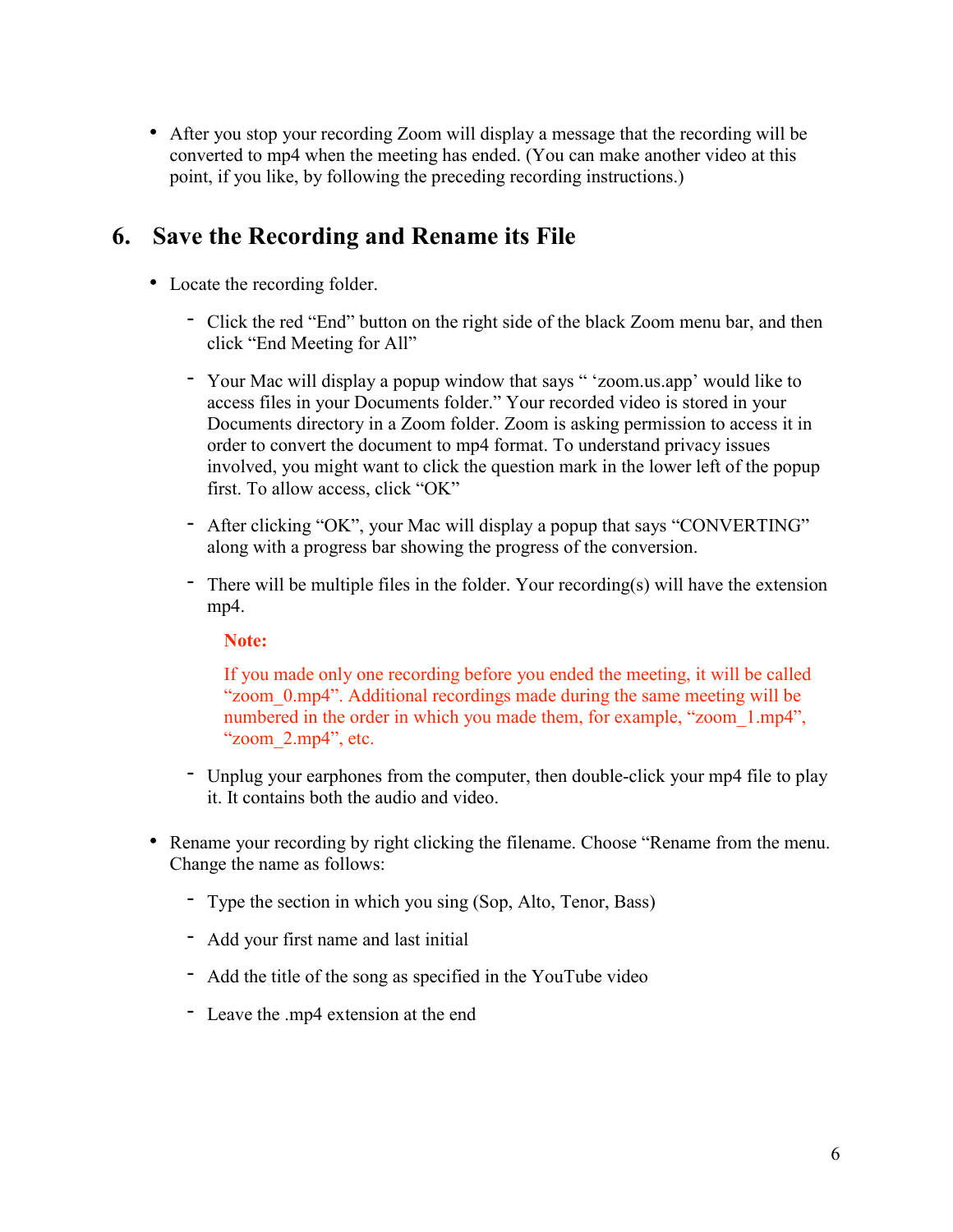#### **For Example:**

Bass Nick P WE RISE.mp4

- To find the renamed file, click the Finder icon on your Mac.
- In the left part of the Finder window, select Documents and you should see the Zoom folder containing your renamed file. The folder will have a name such as "2020-10-11 16.11.2.3 Nick Page's Zoom Meeting 78320353537"

### **7. Upload the File to the Mystic Chorale Dropbox**

- Go back to the Mystic Chorale website's Virtual Choir Video Project [Reference](https://mysticchorale.org/virtual-choir-reference-videos-fall-2020/) [Videos.](https://mysticchorale.org/virtual-choir-reference-videos-fall-2020/)
- Click on the Dropbox link for the song you recorded.
- In the popup window that appears, click "Add Files" and choose "Files from Computer" Then use the procedure previously described to find the recorded file in your Documents/Zoom folder.

Alternatively, you can just drag your recorded, renamed file from Documents/Zoom to the Mystic Chorale Dropbox.

• If you've recorded another song (not the same song again, please), you can upload that as well by clicking "Add More Files" in the same window. Be sure to navigate to the correct folder for the added song.

#### **Note:**

Each time you end a Zoom session after making one or more recordings, a new folder is created with a new timestamp. For example in the example at the end of Step 6, the Zoom folder is named 2020-10-11 16.11.2.3 Nick Page's Zoom Meeting 78320353537". Note that 2020-10-11 is the date when the folder was created and 16.11.23 is the time (in 24 hour format) that the folder was created.

If you have an earlier Zoom folder in your Documents directory, new folders may be added to them. If you cannot locate a Zoom folder with the expected timestamp, you may have to search through earlier Zoom folders.

• In the next popup, you will be prompted to enter your name and email address. Do so, and then click "Upload". Uploading may take a few minutes.